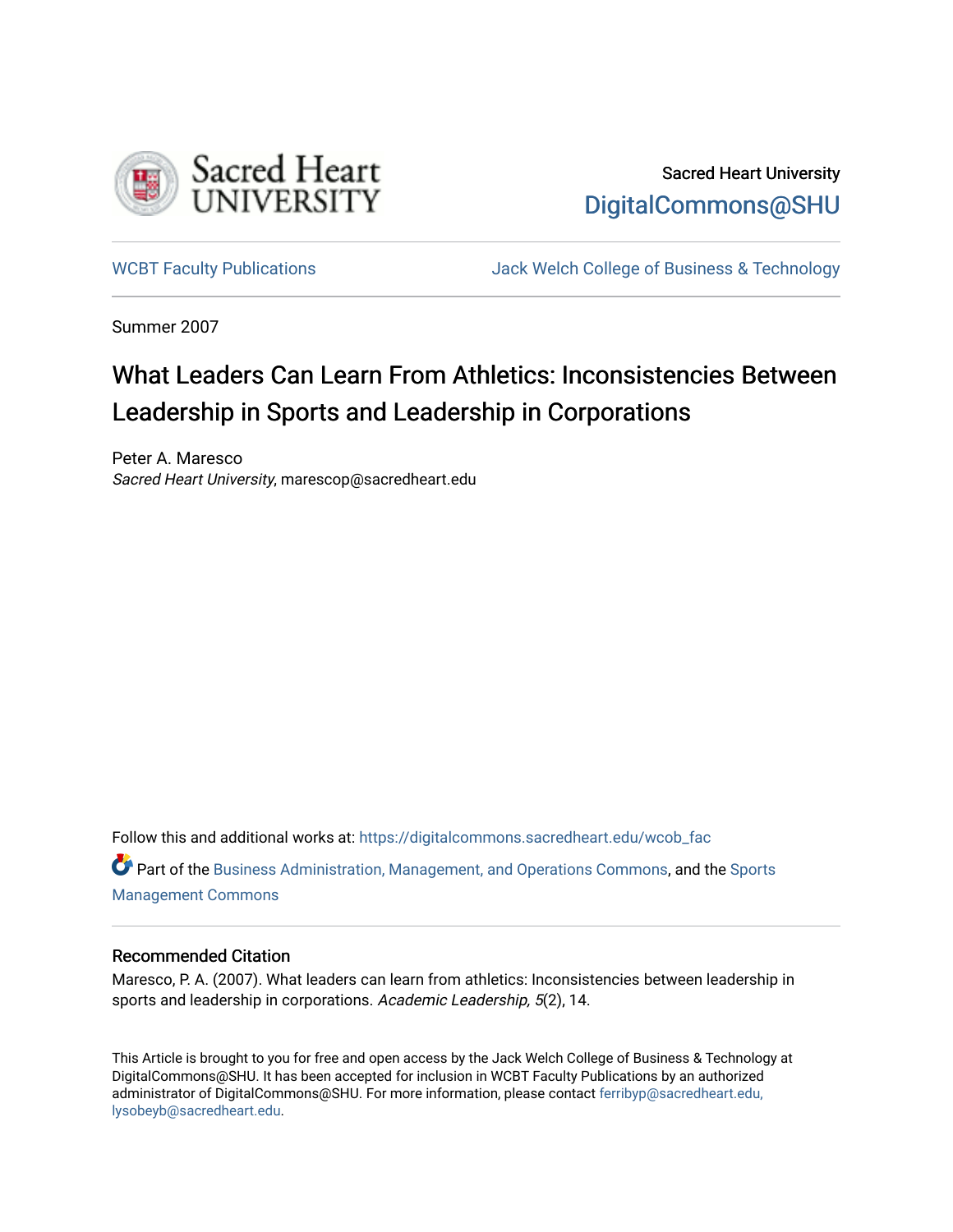## **Academic Leadership Journal**

## **What Leaders Can Learn From [Athletics:Inconsistencies](http://www.academicleadership.org/177/what_leaders_can_learn_from_athletics/) Between Leadership in Sports and Leadership in Corporations**

Issues: [Summer](http://www.academicleadership.org/issue/summer-2007/) 2007 - Volume 5 Issue 2 Posted On 2010-09-13 10:42:26 Author(s): Peter [Maresco](http://www.academicleadership.org/author/pmaresco1071/)

As someone who has taught, written, and spoken about leadership at both the undergraduate and graduate levels I find amazing the correlation between leadership and athletics and there have been so little written about it. There are numerous books on coaching team sports. There have also been numerous articles written about the personalities of various coaches, in particular Bobby Knight, Head Men's Basketball Coach at Texas Tech University in Lubbock, Texas, Pat Summit, Head Women's Basketball Coach at the University of Tennessee in Knoxville, Tennessee and Mike Krzyzewski, Head Men's Basketball Coach at Duke University in Durham, North Carolina. Although these articles and books have focused specifically on coaching methodology there is a great deal an individual can learn from the culture of athletics.

What I find particularly interesting is that every participant on any given team, regardless of the sport and regardless of the ability of the participant, knows exactly what is expected of them. There is absolutely no confusion as to organizational mission put forth by the owner and the coach (leader/manager) which is simply to win. There is no confusion as to what the vision for the team (business) may be which is to become the best team in that particular sport. There is no misunderstanding as to their particular role in achieving the mission (the ability to play their position on the team). Most importantly, there is a clear understanding as to how their individual performance on the field, etc. affects the performance of the rest of the members of the team.

One way of looking at this would be from the perspective of a baseball player although it would be the same in football, basketball, or any other team sport where the actions of one affect the actions of the other members.

First, each player is completely familiar with the rules; how the game is played There is no question on anyone's part as to what is allowed and what is not allowed; the rules. Is this true in business when every company, division, or even department may be working in a different cultural environment? Second, each player knows exactly what to do when it come to playing their position. There is absolutely no confusion as to what they need to know and their ability to do the job they have been hired to perform. This is somewhat the same in business however it is not always the case. Until the person is actually on the job no one knows for sure just how well they will do. Third, each person on the team is fully aware of the impact their performance will have on the other members of the team. They fully understand the impact of their actions. This is not always the case in business when departments and divisions may in fact work independently of other departments and divisions. What is interesting is the role that the coach/manager has in this process. For the most part they can be found on the sidelines or